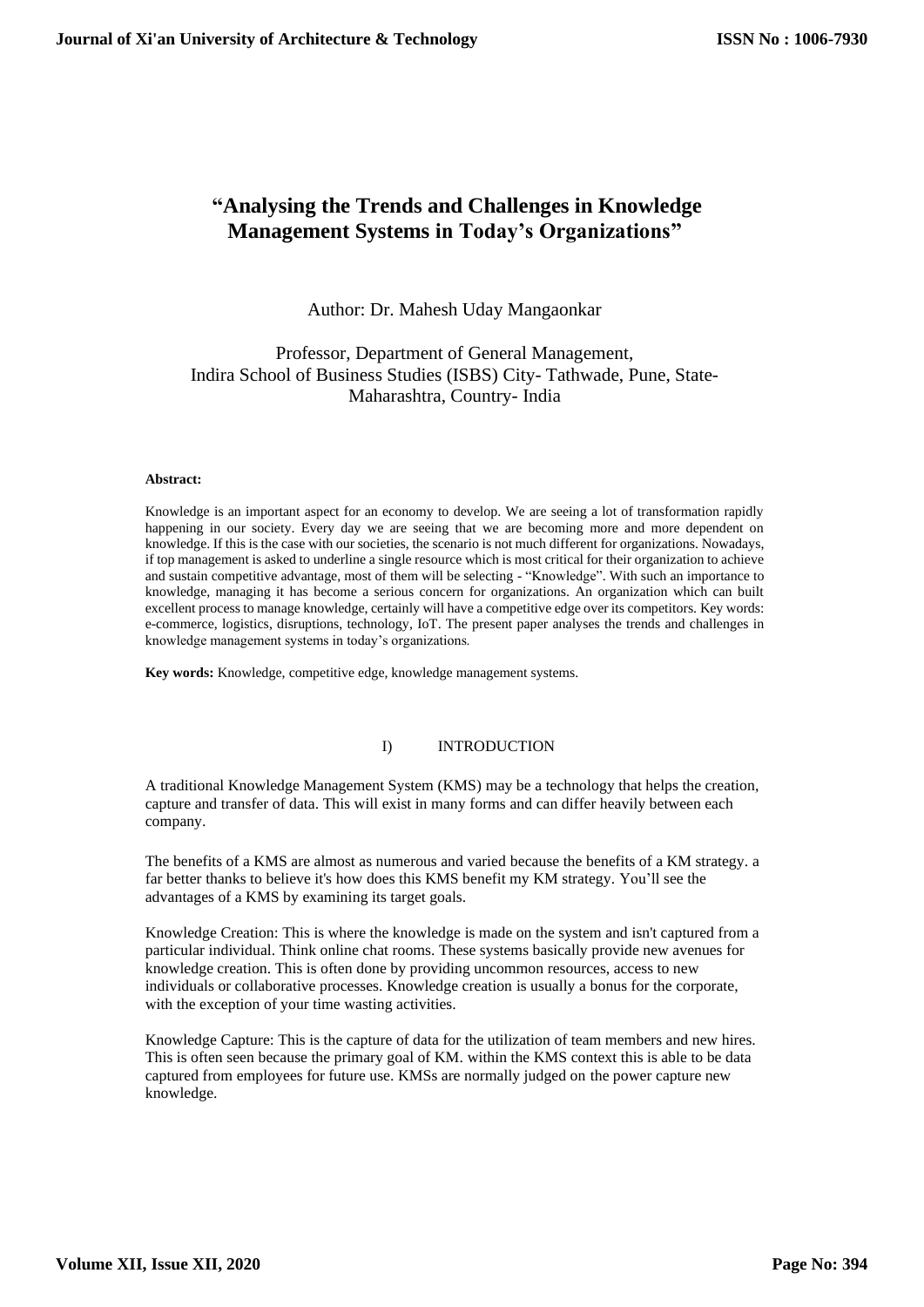Knowledge Transfer: This is the utilization of data for team members and new hires. By retaining knowledge during a technical system, it puts less pressure on existing employees to mentor each new arrival. While the system could never replace an employee, it does provide a valuable start line or reference structure to bridge knowledge levels. These benefits are the simplest to quantify: employee performance, training time, problem solution times, etc.

## II) COMPONENTS OF A SUCCESSFUL KNOWLEDGE MANAGEMENT SYSTEM

The key aspect about the knowledge management system is that it does away with hierarchical boundaries meaning that all employees are treated equal in the creation, sharing, and dissemination of knowledge. In other words, any employee at any level can contribute and any employee at any level can participate in discussions and knowledge sharing with those higher or lower in the hierarchy. The second aspect of a successful knowledge management system is that it must make the preservation and furnishing of project artifacts mandatory which means that project managers have a responsibility to upload the project documents into the knowledge management system upon completion of the projects. In this way, discipline and a structured system of knowledge dissemination as well as a rigorous method of sharing and distributing of knowledge is assured. The third aspect of a successful knowledge management system is that the employees who give more than they take must be rewarded for their contributions to the knowledge management system and the rewards system in place in the organization must have incentives for employees whose contributions are valuable. Further, a successful knowledge management system would also enforce strict quality control wherein the documents submitted to the portal are checked for accuracy and reliability and only those that are found to match the quality standards are accepted. Moreover, the key aspect here is that there must be both voluntary and mandatory participation wherein employees are required to contribute a certain amount of time compulsorily and above that, it must be made voluntary.

#### III) OBJECTIVES OF THE STUDY

- 1) To carry out a comprehensive literature review on the current state of research related to knowledge management practices in various organizations today.
- 2) The specific objective of the research paper is to better understand the trends and challenges in knowledge management systems in today's organizations.

#### IV) LITERATURE REVIEW

Sue Young Choi, Heeseok Lee and Youngjin Yoo in their paper, "The Impact Of Information Technology And Transactive Memory Systems On Knowledge Sharing, Application, And Team Performance: A Field Study" , explains that, in contemporary knowledge-based organizations, teams often play an essential role in leveraging knowledge resources. Organizations make significant investments in information technology to support knowledge management practices in teams. At the same time, recent studies show that the trans active memory system (TMS)—the specialized division of cognitive labour among team members that relates to the encoding, storage, and retrieval of knowledge—is an important factor that affects a team's performance.

Dursun Delen And Suliman Al-Hawamdeh in their paper "A holstic Framework For Knowledge Discovery And Management", explains that, the increased interest In Knowledge Discovery, knowledge management, and knowledge transfer can be attributed to many factors including the advances in information and communication technologies; data explosion and information overload; the expected significant loss in the workforce as the baby boomers retire; and, the need for organizations to better utilize their intellectual capital to stay ahead of the competition. As with the massive amounts of information being added to corporate databases and the Internet everyday, effective and efficient knowledge discovery and its management has become an imminent problem.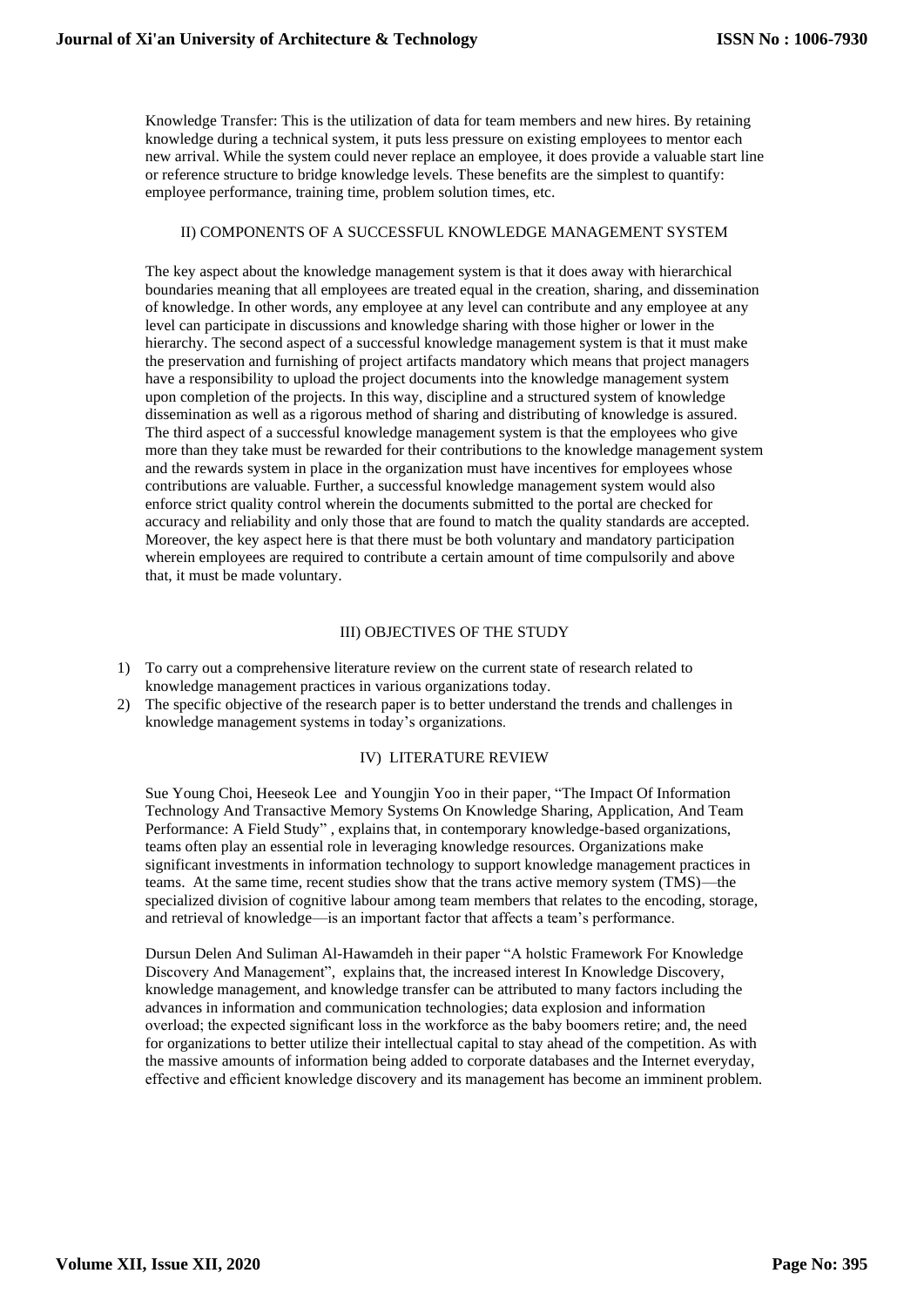Peggy D. Brewer, Kristen L. Brewer in their paper "Knowledge Management, Human Resource Management, and Higher Education: A Theoretical Model", explains that, Much has been written on the importance of knowledge management, the challenges facing organizations, and the important human resource management activities involved in assuring the acquisition and transfer of knowledge. Higher business education plays an important role in preparing students to assume the knowledge management and human resource roles so necessary to organizations. Abhilasha Singha and Ebrahim Soltanib in the paper "Knowledge management practices in Indian information technology companies" explains that their papers lays the foundations for the best practices in knowledge management and investigates the degree of awareness and implementation of KM principles and practices in Indian information technology (IT) companies.

P.D. Steyn and A.S.A. du Toi, in the paper "Investigating the potential for the development of a just-in-time knowledge management model", explains that, there have been numerous approaches to knowledge management over the past number of years. The term Just-in-Time (JIT) can be defined as a production or inventory scheduling technique found within the more complex production logistics disciplines. JIT is more appropriately thought of as a philosophy, as it is more than a mere set of management and production principles. JIT knowledge management is an endeavour to provide the right knowledge at the right time to the right person. This requires insight into the knowledge demand and supply process as well as the time horizon applicable to the knowledge required. Over the longer term business forecasts, environmental scans and strategic planning can be applied to close the gap between these variables.

Haisu Zhang, Chengli Shu, Xu Jiang, and Alan J. Malter in the paper "Managing Knowledge for Innovation: The Role of Cooperation, Competition, and Alliance Nationality", explains that, (electronic) Strategic alliances play a critical role in global innovation. Firms can overcome resource constraints and achieve superior innovative performance not only by using internal resources but also by acquiring knowledge-based capabilities from alliance partners. In this study, the authors investigate how knowledge acquired from alliance partners affects organizational knowledge creation, which in turn leads to innovative performance. The authors propose that the knowledge–innovation relationship is stronger in international alliances than domestic alliances. C. R. Gowen Iii, G. N. Stockz And K. L. Mcfadden in their paper ,"Simultaneous implementation of Six Sigma and knowledge management in hospitals" explains that, six Sigma programmes aspire to reduce variation in organizational processes and achieve clear financial results. Six Sigma initiatives have proven to be an effective technique for improving quality in manufacturing. Similarly, the importance of knowledge management has grown considerably in recent years and has emerged as a major source of competitive advantage for manufacturing firms. From the perspective of a decision support system, knowledge management is concerned with information acquisition, dissemination, and responsiveness. Little research has examined simultaneous applications of Six Sigma and knowledge management.

Tim Hughes David Bence Louise Grisoni Nicholas O'regan David Wornham in the paper "Scholarship That Matters: Academic–Practitioner Engagement in Business and Management" explains that, their research explores academic–practitioner engagement by undertaking interviews with academics, practitioners, and other experts with relevant engagement experience. The findings highlight the problem of thinking narrowly about the different ways in which engagement takes place, as well as defining narrowly what a worthwhile activity for management academics is.

Fareed Hussain, Caro Lucas, M.Asif Ali in the paper "Managing Knowledge Effectively", explains that**, o**rganizations are realizing how important it is to "know what they know" and be able to make maximum use of it. In an economy where the only certainty is uncertainty, one sure source of lasting competitive advantage is knowledge. Success in an increasingly competitive marketplace depends critically on the quality and effective management of knowledge which organizations apply to their key business processes. This paper discusses how to manage knowledge effectively. In its introduction part, it discusses the need and importance of knowledge, an intellectual capital, in today's information age.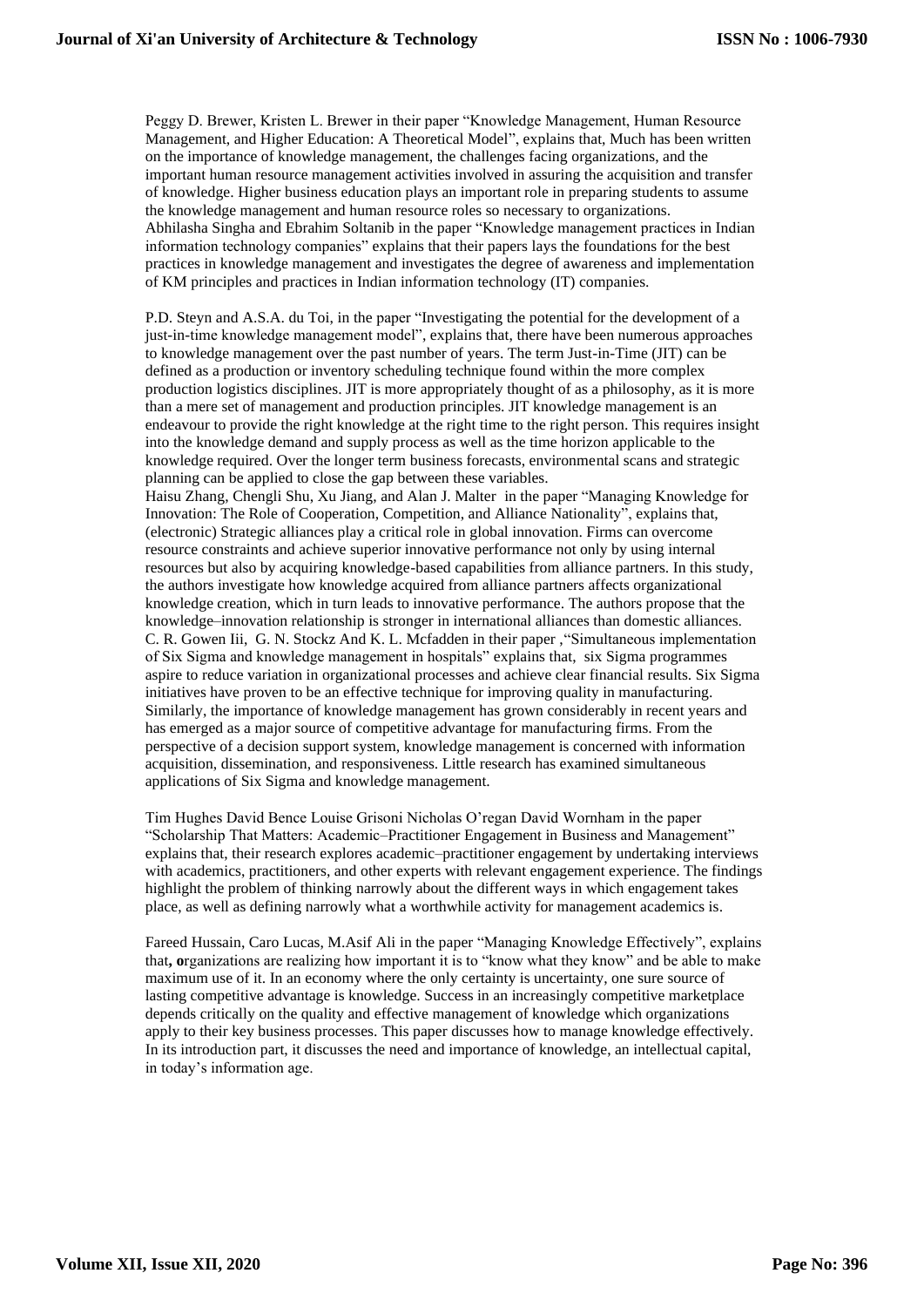## V) TRENDS AND CHALLENGES IN KNOWLEDGE MANAGEMENT SYSTEMS IN TODAY'S ORGANIZATIONS

Key trends in knowledge management systems in today's organizations are as given below:

- 1) Cross-training programs Mentoring, shadowing, and other training programs allow employees to gain business knowledge by watching others work. For example, [new employees at Toyota](https://www.askspoke.com/knowledge-management/small-business-knowledge-management/) shadow experienced employees for months, and new factories are initially staffed by experienced workers from existing factories as well as new hires.
- 2) Document management systems Document management systems like [Google Drive](https://www.google.com/drive/) and [Box](https://www.box.com/) allow organizations to store company documents on the cloud, share them, and control access permissions at a granular level. Typically, these tools have systems for tagging files and adding metadata that make information easier to find.
- 3) Content management systems (CMSs) Content management systems lik[e SharePoint](https://products.office.com/en-us/sharepoint/collaboration) and [Bloom](https://bloomfire.com/)  [fire](https://bloomfire.com/) allow teams and individuals to publish, update, and access information on a company intranet.
- 4) Social networking tools Private social networking tools lik[e Workplace by Facebook](https://www.facebook.com/workplace) and [Slack](https://slack.com/) allow teams to communicate and collaborate in a shared space. But these tools also double as knowledge management systems because they store all historical conversations, allowing employees to search for previously-discussed information.
- 5) Chatbots We believe chatbots represent the natural evolution of knowledge management. Chatbots like [Spoke](https://www.askspoke.com/) use AI and machine learning to respond to employee questions and requests for information. Using chatbots, employees don't have to wonder who to ask or where to go for information they need. They don't have to go digging around in a CMS, document system, or chat history. They can use pose natural-language questions ("How do I add a new baby to my insurance?") and the chatbot will surface the best information from its knowledge base, regardless of where that info lives in the organization.
- 6) Knowledge Sharing: Perhaps the foremost important process in KM, it plays a determinant role for both knowledge reuse and knowledge creation.
- 7) Knowledge Reuse: Involves three roles, the knowledge producer, intermediary, and consumer which are involved in creating, preparing, and truly reusing the knowledge. Future of Logistics, backed by disruptive technology:

## VI) CHALLENGES IN IMPLEMENTING KNOWLEDGE MANAGEMENT SYSTEMS

- A lack of training and development is a major setback in the successful utilization of knowledge management systems
- The main driving force in the implementation of a knowledge management system is the incorporation of staff involvement
- Project managers and upper management need to focus some of their efforts on maintaining staff training and developing knowledge management practices
- Companies possess or need to develop three resources in order to enable innovative knowledge management: human resources able to grasp and manage knowledge; effective organizational structures that support individual and group work; and technology, which includes information systems, intranets, and web portals
- A company needs to do more than embrace knowledge management to reap the benefits; the company needs to be unique and creative to produce superior results
- There is a correlation between business productivity and success and the proper implementation of a knowledge management system
- Knowledge integration and training and insufficient capture of process and legacy knowledge from the past are substantial challenges in successful knowledge management during the implementation of an enterprise resource planning (ERP) system.